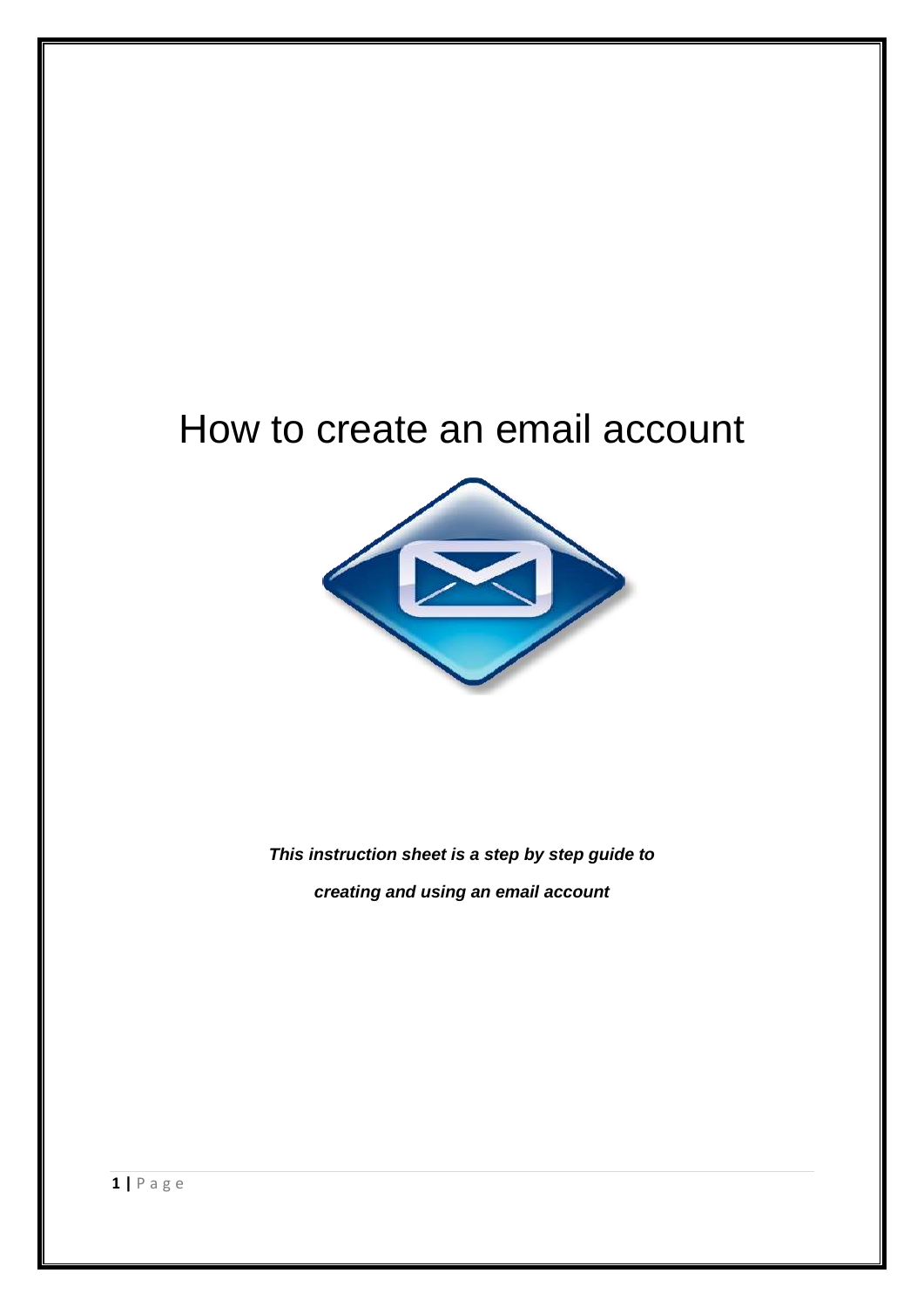### *What you will require to be able to use email*

- *Access to a computer*
- *An Internet connection*
- *An email account*

# *What is email?*

Email (electronic mail) is a popular way of keeping in touch with others by exchanging messages using a computer that is attached to a network. It works quite like conventional correspondence in that there is a "Sender" and a "Recipient". However, the advantage of using email is that unlike conventional correspondence, email moves at high speed i.e. email is delivered from one computer to another within nanoseconds.

# *What is an email address?*

When you create an email account, you get a unique email address. This means no two people in the world can have the same email address. An email address is made up of three parts:

**1. The name of the person (known as the** *"Username"***).** 

You may have to choose an unusual version of your username or a nickname for yourself such as *mary2010, fitzpatrickmary* or *silversurfer2010* 

**2. The mail server**

The person or business that provides the email account e.g. Hotmail, Gmail, Yahoo etc. This will be preceded by the "@" sign e.g. @hotmail.com, @gmail.com etc

### **3. The suffix**

e.g. .com, .ie, .co.uk etc

Your full email address could then be [silversurfer2010@gmail.com.](mailto:silversurfer2010@gmail.com)

### *How do I set up an email account?*

The easiest way to create an email account is to use a free online service. Examples of free online services include:

**Gmail:** [www.gmail.com](http://www.gmail.com/)

**Hotmail:** [www.hotmail.com](http://www.hotmail.com/)

**Yahoo:** [www.yahoo.com](http://www.yahoo.com/)

Remember creating an email account is simple. You will just need to fill in a form with details such as your name, location, username and password. Once the form is completed and you have agreed to the Terms and Conditions your email account is ready to use.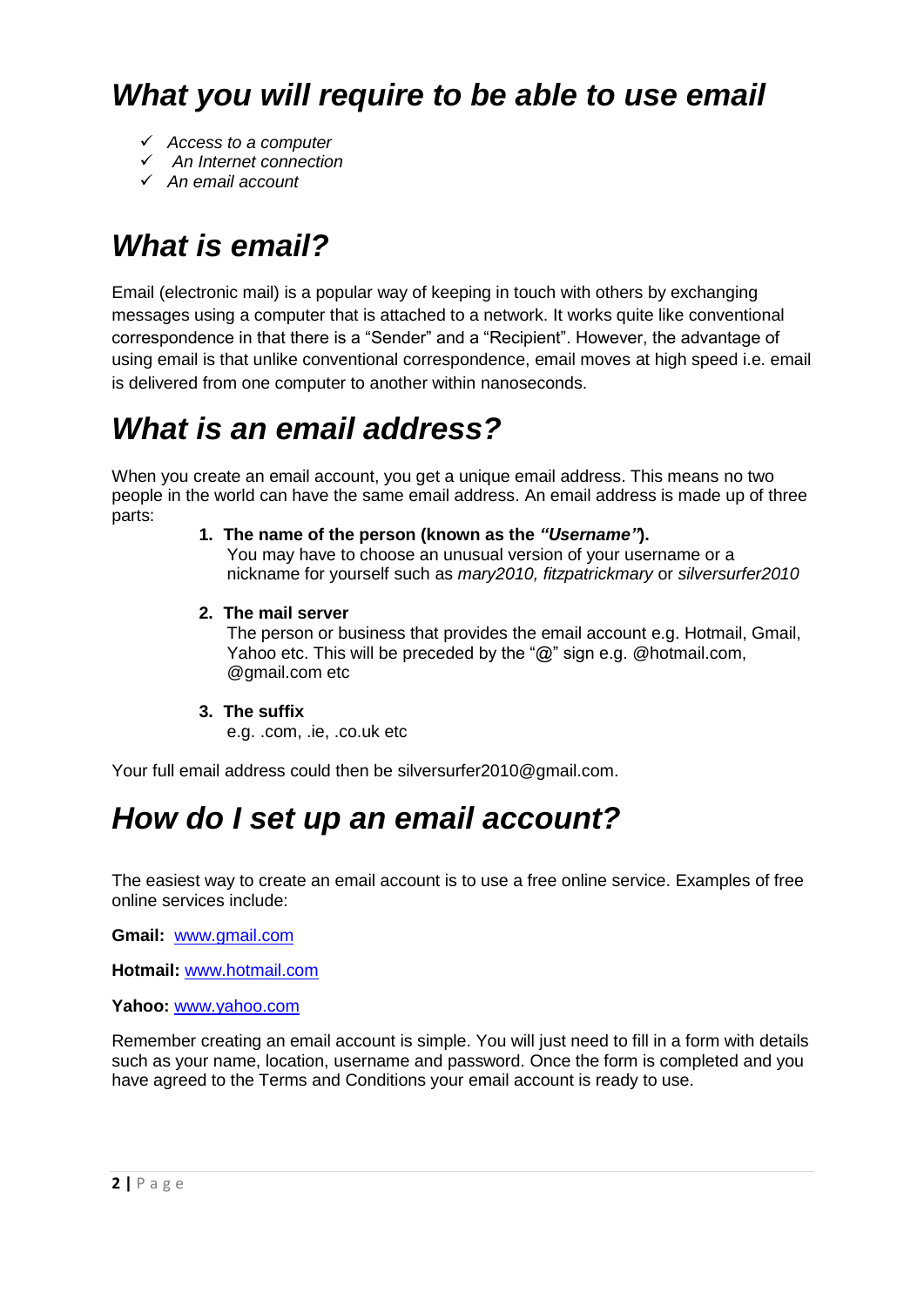### *How do I use email?*

### **Logging in to your account:**

To access your email account you will need to know the following information:

- The address of your service provider
- Your username and password.

### **Creating and Send an Email:**

When sending a message the screen will look something like the picture below. Fill in the boxes as follows:



#### **Remember:**

If you miss a number in a phone number when ringing someone, you cannot get through. The same applies to emails. If you forget a letter or a dot the email will not send. So check the address carefully before you send emails!!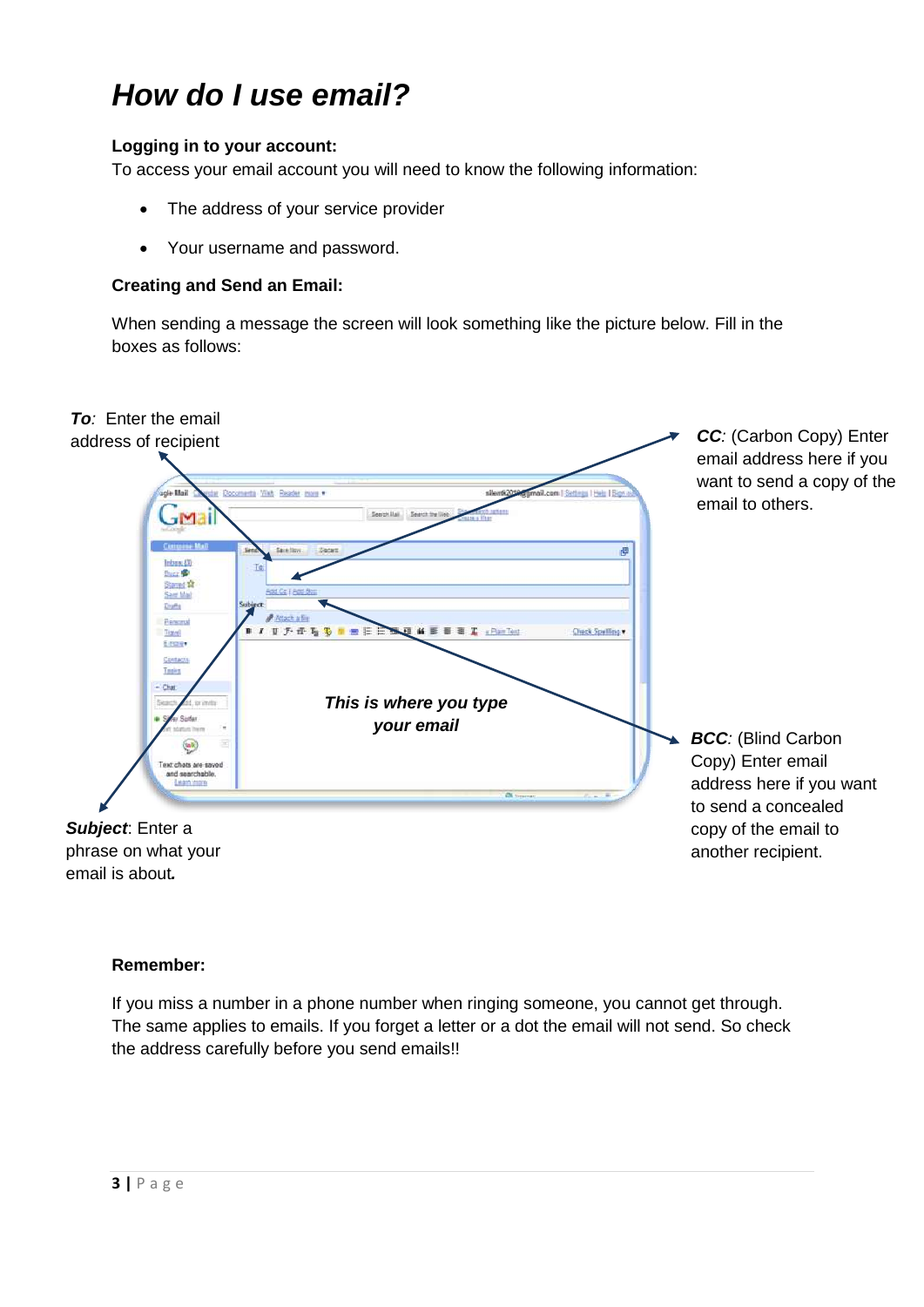### **Receiving Emails:**

Each received email is shown in a list. To access the email double click on the one you want to open.

After you have read the email you have a few options:

- You can delete the message if you don't want it by clicking *"Delete".*
- You can reply to the person who sent it by clicking *"Reply"* and following the steps above for *"Sending emails".*
- You can send the email on to someone else by clicking *"Forward"* and following the steps above for *"Sending emails".*

#### **Using Attachments:**

 $\blacktriangleleft$ 

An attachment is any other document on your computer (e.g. photograph, video, word file etc) that you want to send to someone via email. You cannot simply put it in where you normally type the message. You have to attach to the email hence it is called an *"Attachment"*.

To send an attachment, compose your email and then click the Attachments icon (generally a paperclip).

| Sara tone<br>: Datards | æ                |
|------------------------|------------------|
|                        |                  |
| <b>Add Fire</b>        |                  |
|                        |                  |
| <b>Allach A Sty</b>    | Check Spelling * |
|                        |                  |
|                        |                  |
|                        |                  |
|                        |                  |
|                        |                  |
|                        |                  |
|                        |                  |
|                        |                  |
|                        |                  |
|                        |                  |
| Selection 1. Decard    |                  |